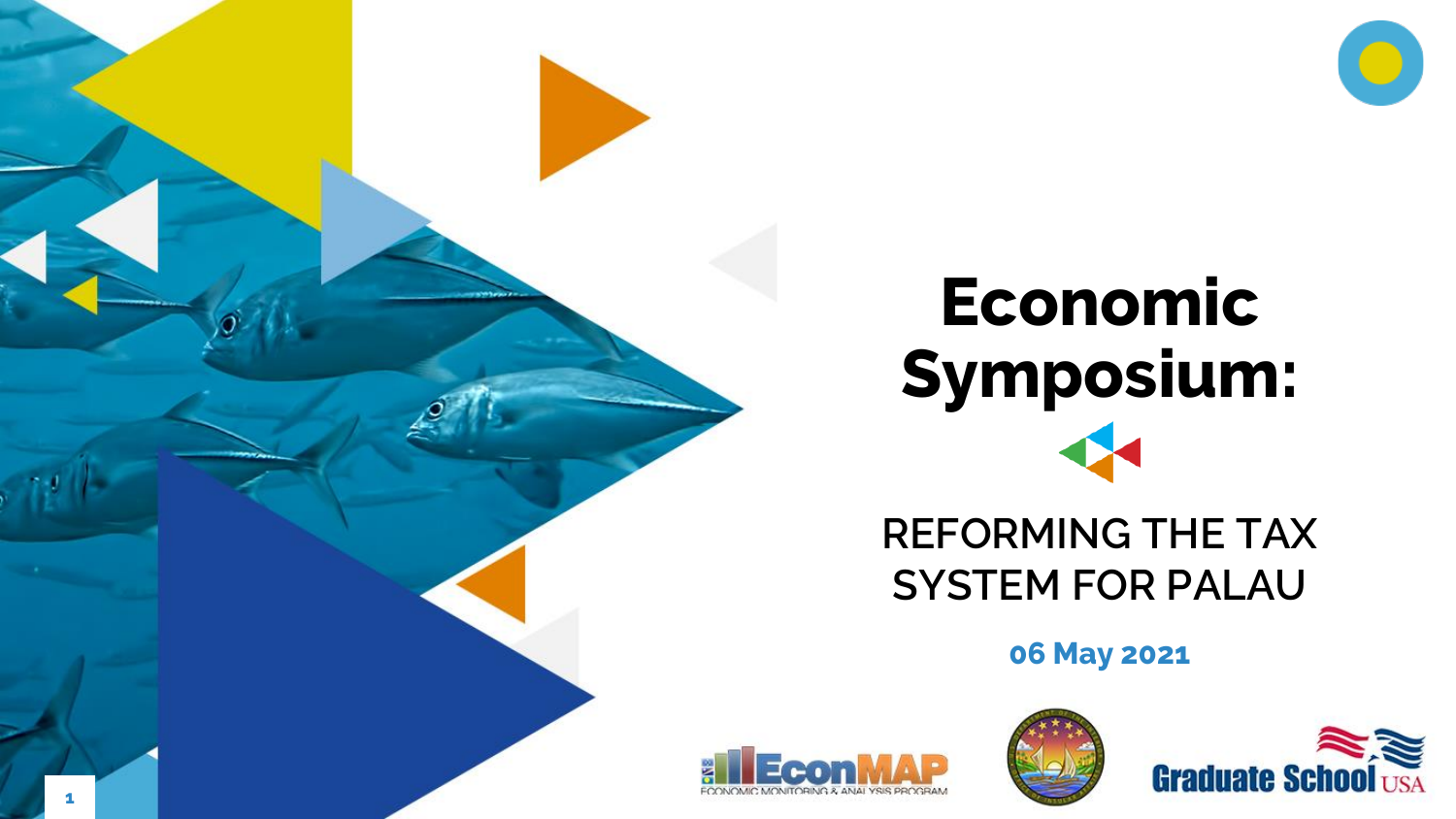# **Palau Economic and Fiscal Update**

#### **Mini-Economic Update**

- $\bigstar$  Impact of the COVID-19 pandemic
- Tourism arrivals actual and projected through FY30
- **Mini-Fiscal Update [with and without tax reform]** 
	- ◆ Annual surplus/deficit actual & projected through FY30
	- External debt actual and projected through FY30
- **Extraordinary Borrowing from ADB to Mitigate COVID-19** Impact
- **High-Level Rationale for Modernizing Tax Reform**

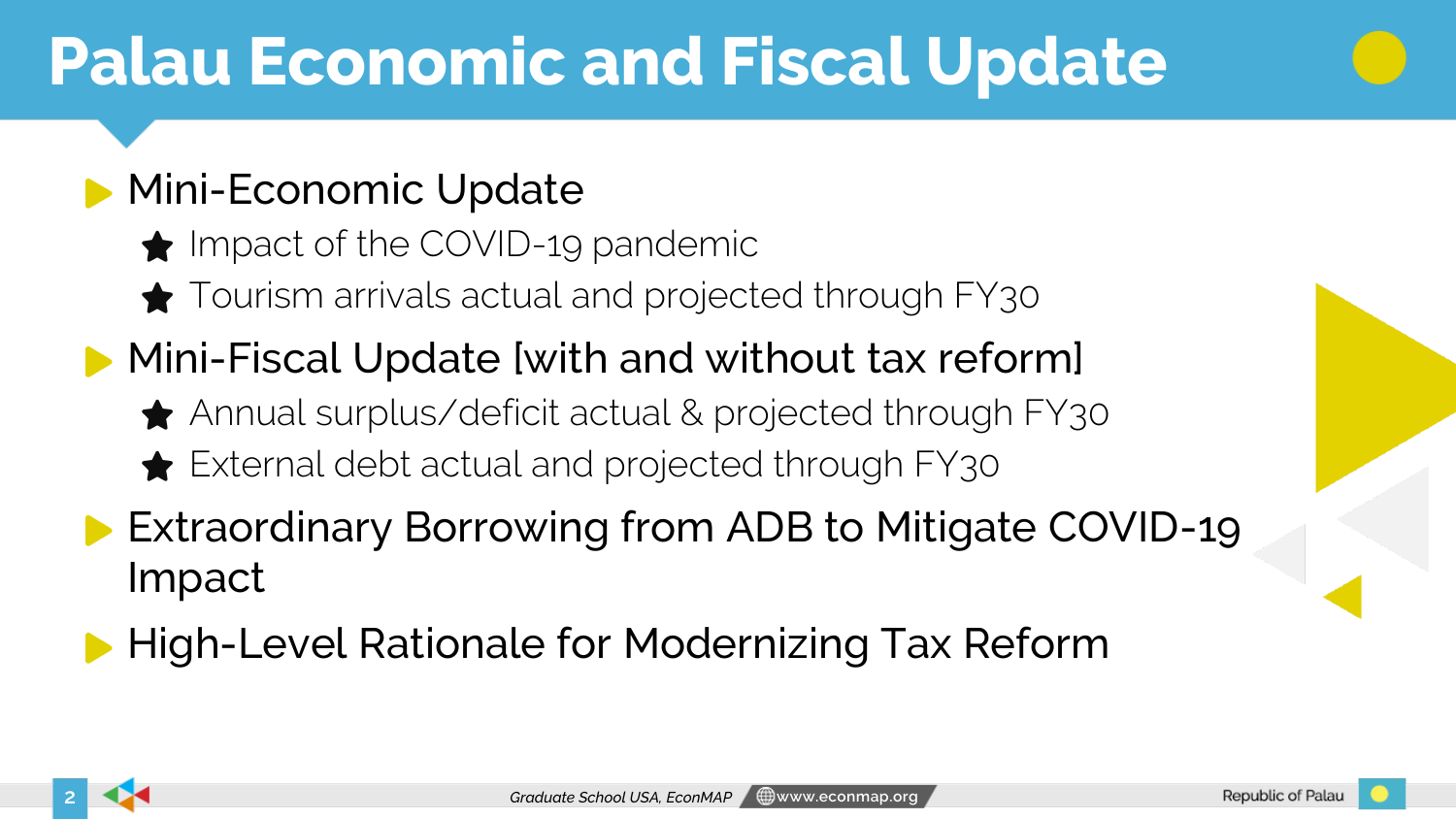# **Gross Domestic Product Growth**



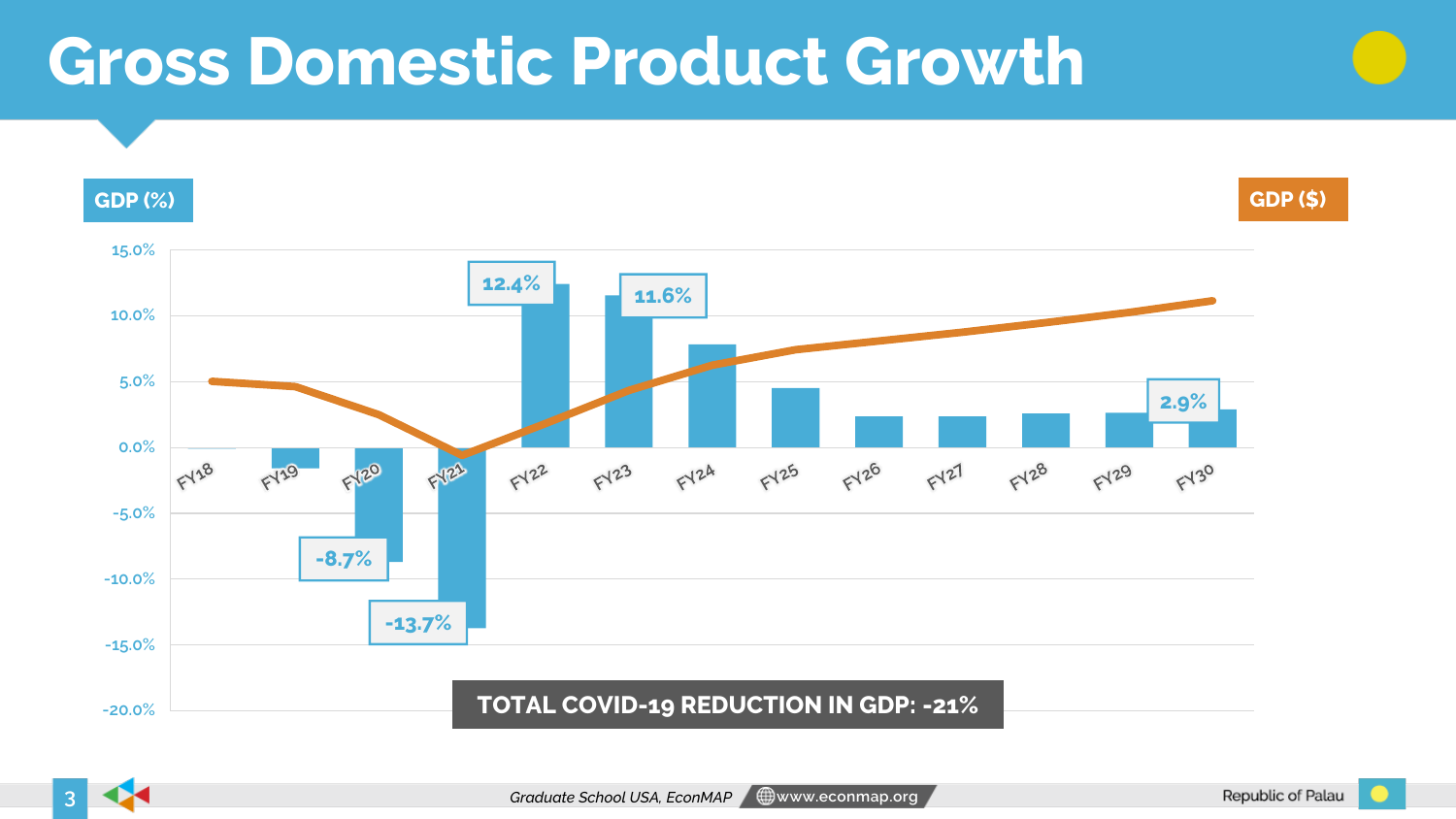### **Tourist Arrivals**



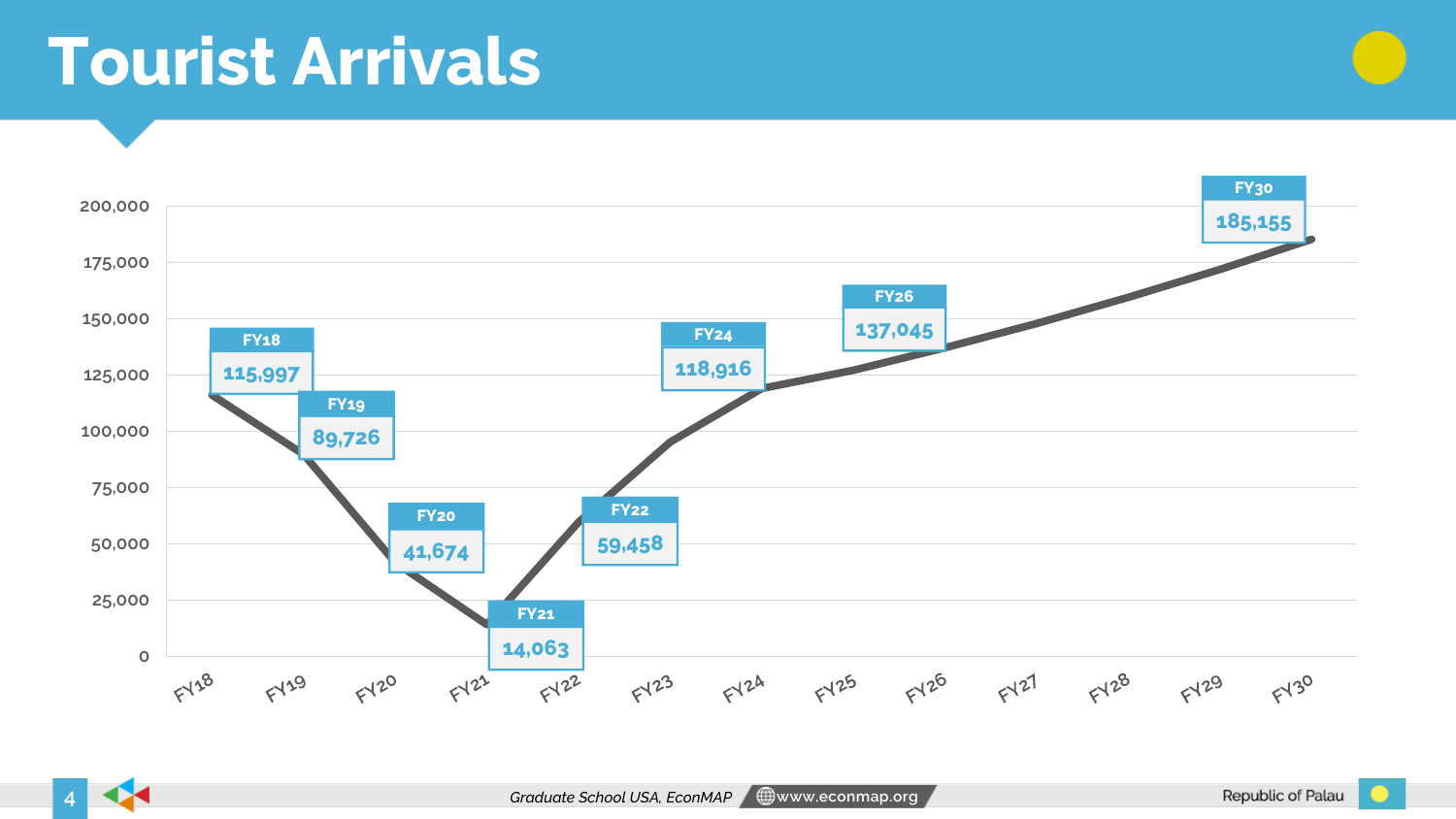# **Revenues and Expenditures**





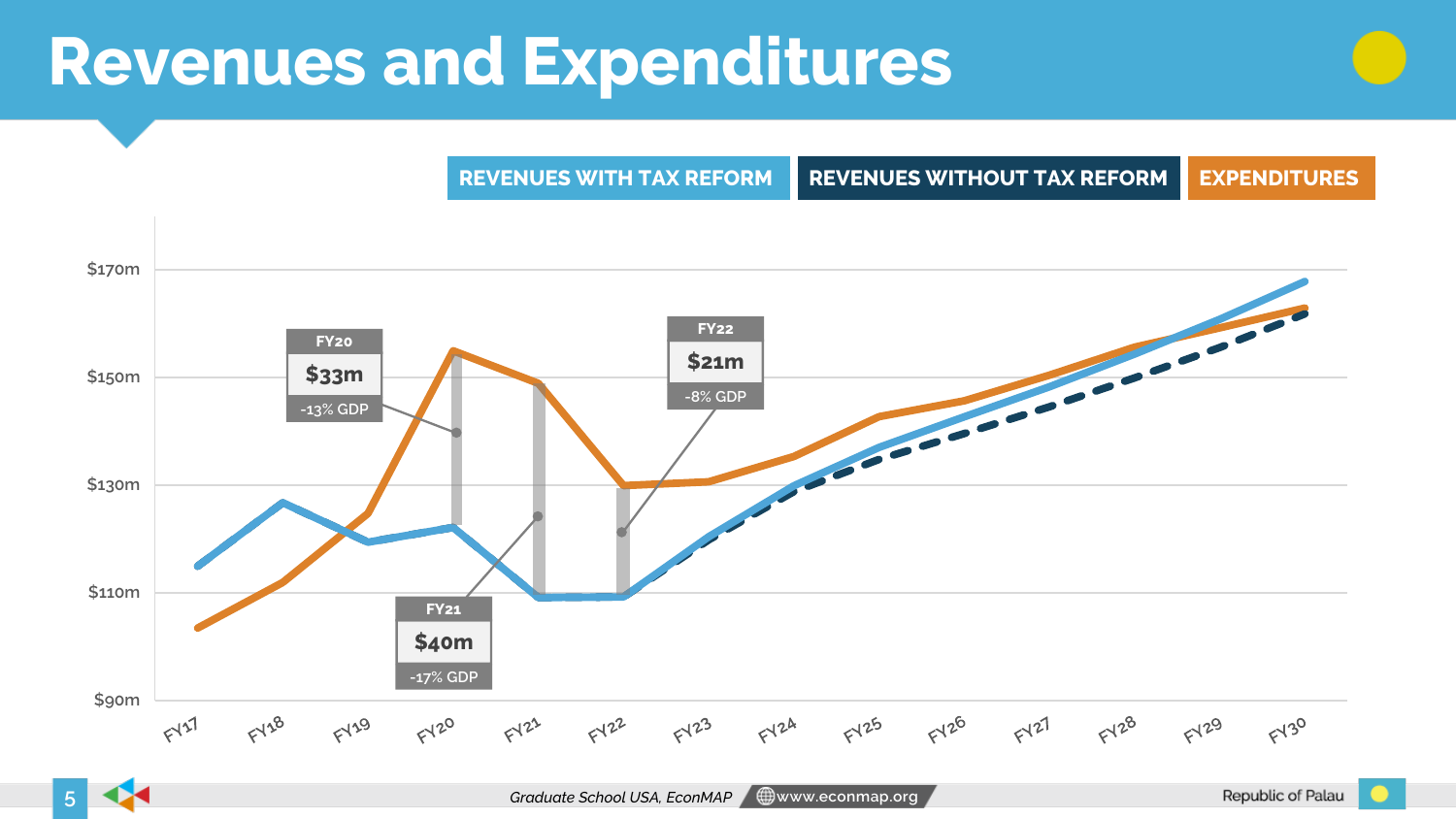# **Government Deposits**



**FY20=100**

#### **DEPOSITS WITHOUT TAX REFORM DEPOSITS WITH TAX REFORM**

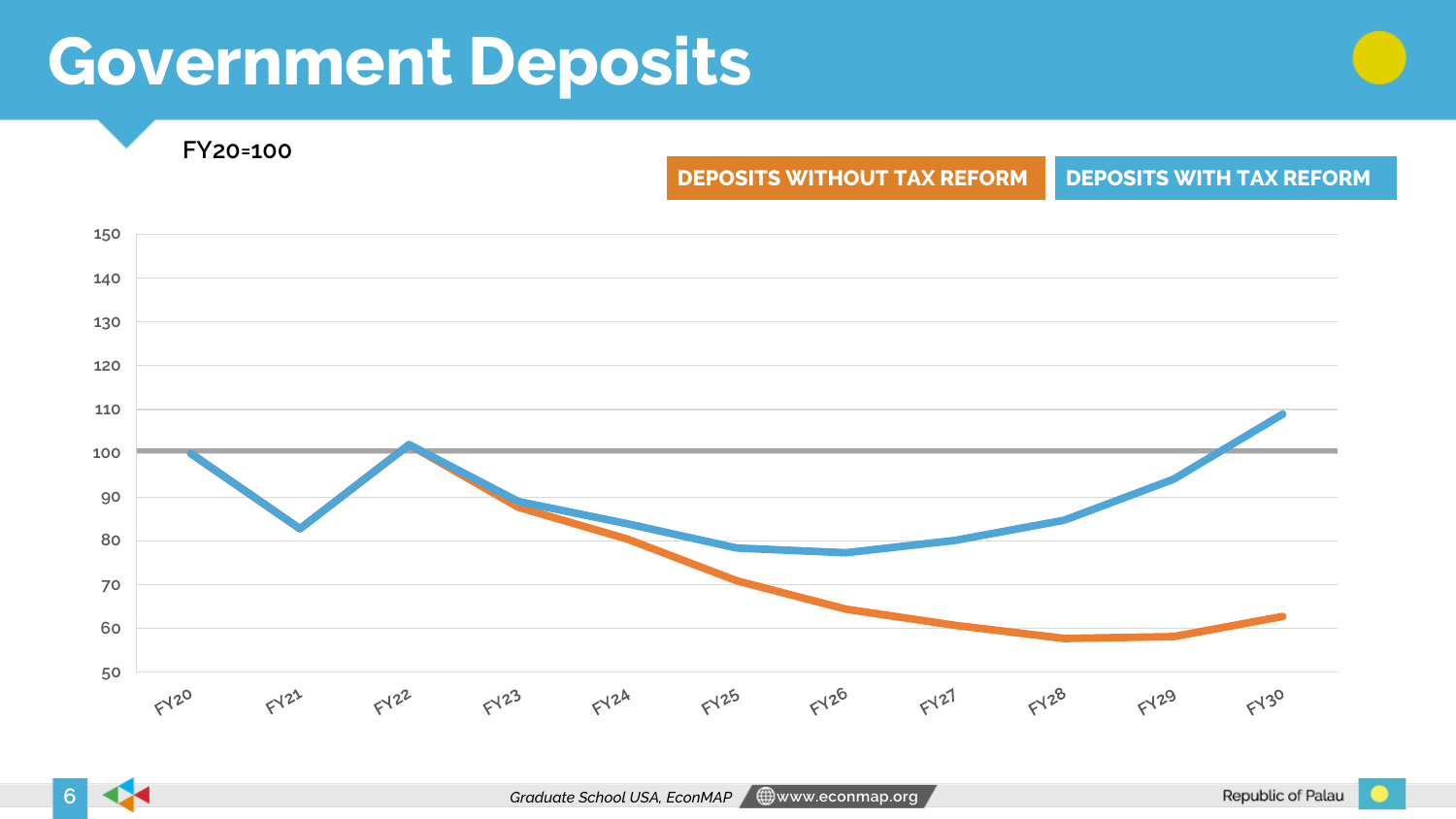# **External Debt and Debt Service**

**DEBT SERVICE / DOMESTIC REVENUES EXTERNAL DEBT**



**7**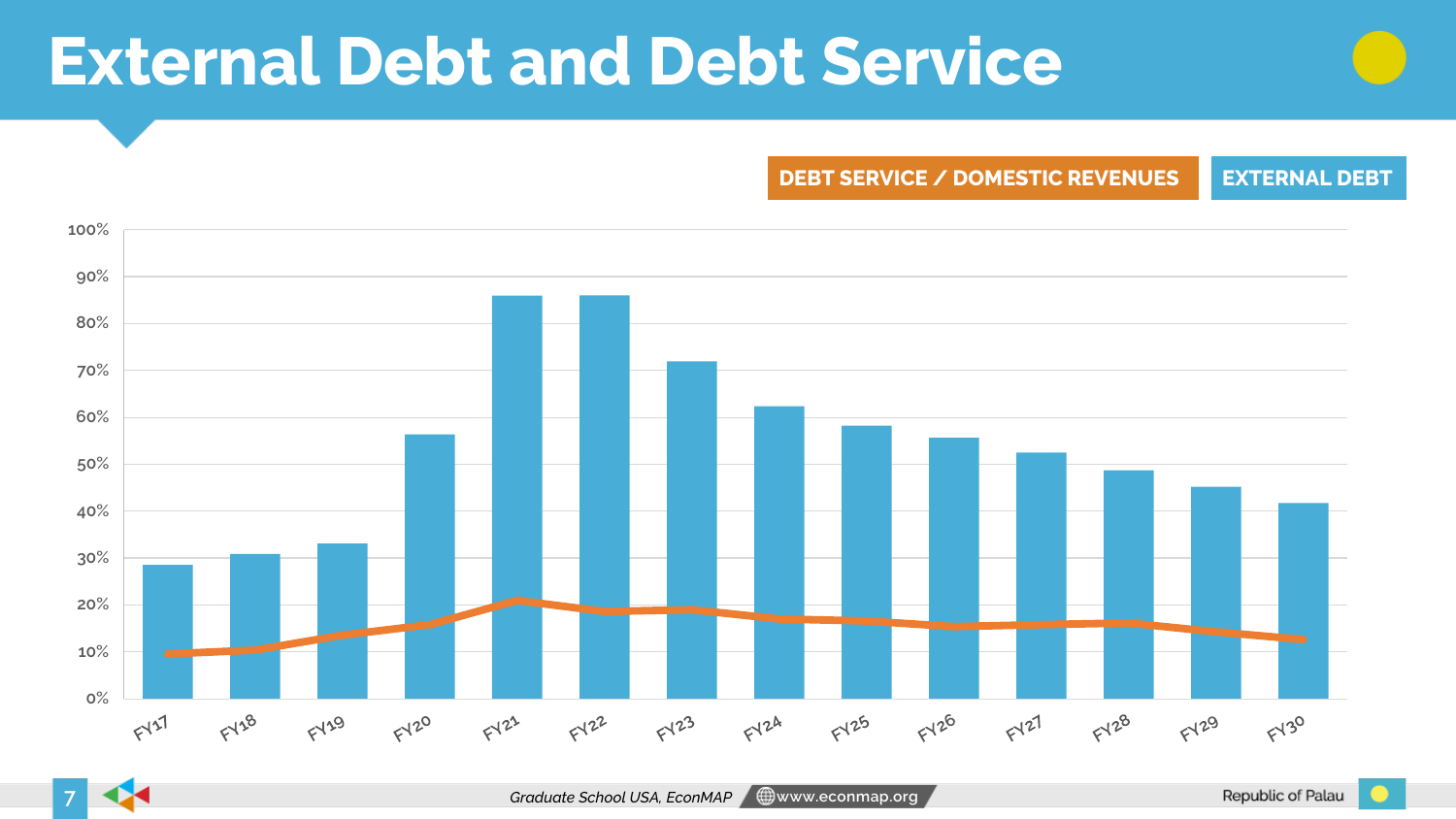# **III. Extraordinary Borrowing…**

#### **ADB POLICY-BASED LOANS**

#### Rationale of the Policy Based Loan(s)

- **1. Funding**: To provide resources to support essential government operations and mitigation programs targeted toward individuals and businesses affected by COVID-19
- 2. Public Financial Management Reform: To support Palau's implementation of reforms that align fiscal operations with a fiscal responsibility framework during and after COVID-19
- 3. Pro-Growth Reform: To support Palau's implementation of regulatory and institutional reforms to enhance private sector growth during and after COVID-19

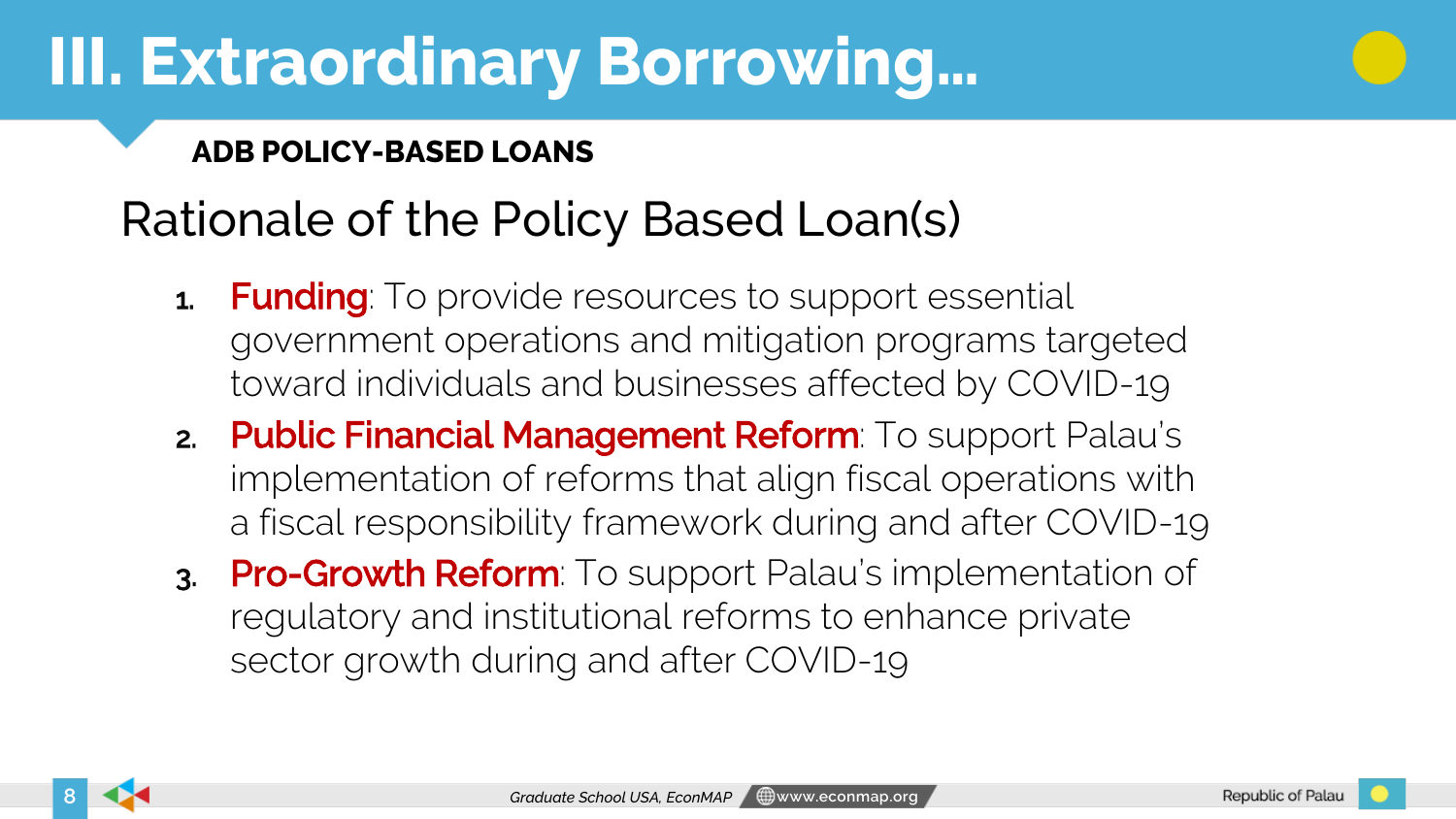# **I. Extraordinary Borrowing… cont'd**

#### **ADB POLICY-BASED LOANS**

#### Summary of the policy reform framework:

- A. PFM Reform—Principles and Process
	- **★** Fiscal Responsibility and Debt Management Act (FRDMA) specifies key principles and reporting requirements for fiscal operations
	- Fiscal Strategy indicates current fiscal policy and reports status relative to each FRA principle
- B. PFM Reform—Action items related to each FRA principle
- C. Pro-Growth Reform—regulatory and institutional reforms to enhance private sector growth

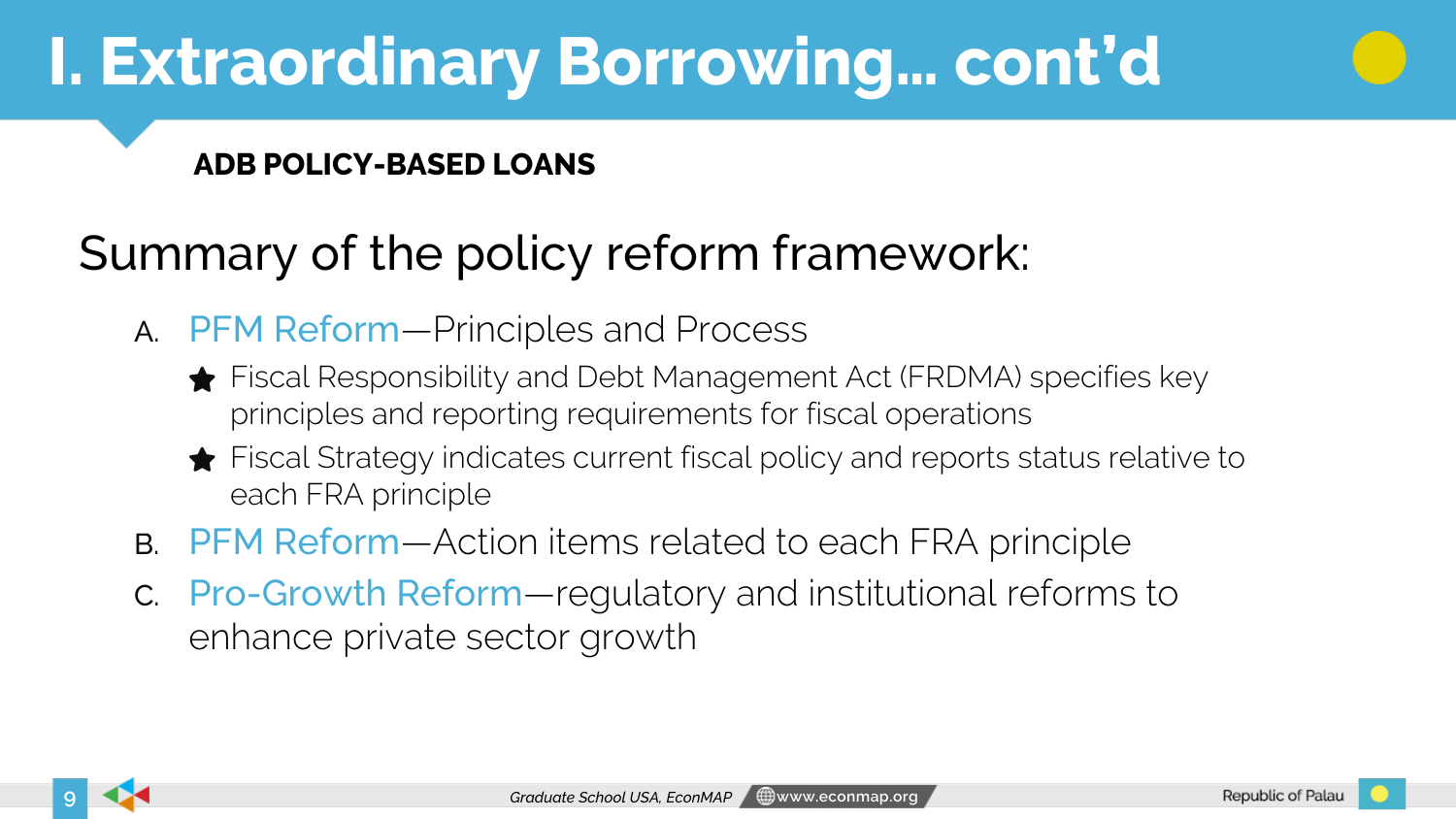# **Why Tax Reform**



#### ▶ The current system is outdated, inefficient and unfair

- Tourism economy begs for a change from the current tax mix
- **★** Taxes have not been rising with economic growth
- $\bigstar$  Total tax burden not distributed fairly

#### **Principles of a Good Tax System**

- **★** Costs of administration and compliance kept low
- Economic inefficiencies/distortions minimized
- **★** Easy for taxpayers to comply... but, hard to avoid compliance
- ▶ BGRT has been hard on low-margin, start-up and capital-intensive businesses—but BGRT has never really been a business tax
- ▶ Business sector should pay a fair share (~3% of GDP)

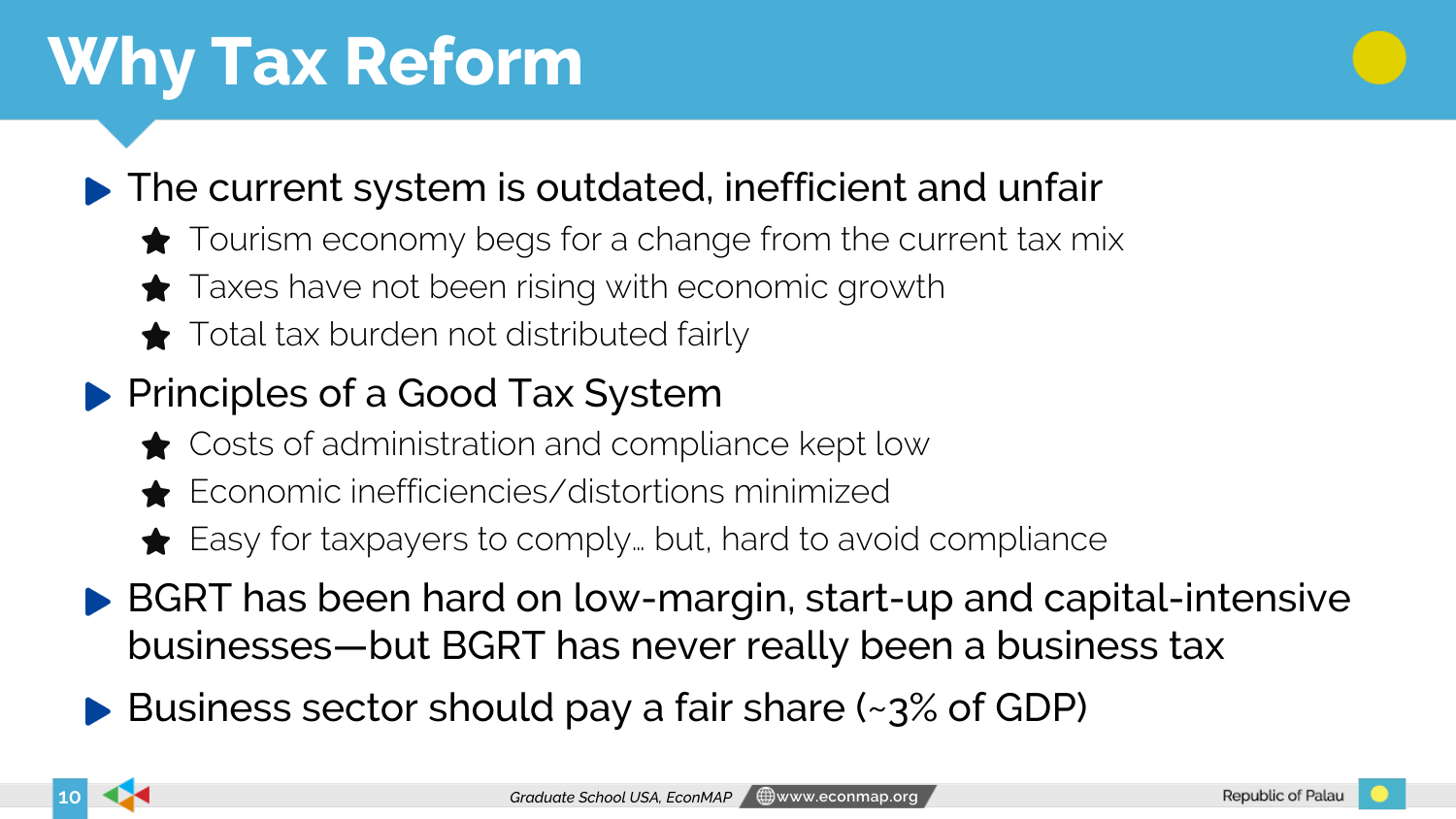# **Palau Economic and Fiscal Update**

#### **Mini-Economic Update**

- $\bigstar$  Impact of the COVID-19 pandemic
- Tourism arrivals actual and projected through FY30
- Mini-Fiscal Update [with and without tax reform]
	- ◆ Annual surplus/deficit actual & projected through FY30
	- **★** External debt actual and projected through FY30
- ▶ Extraordinary Borrowing from ADB to Mitigate COVID-19 Impact
- ▶ High-Level Rationale for Modernizing Tax Reform